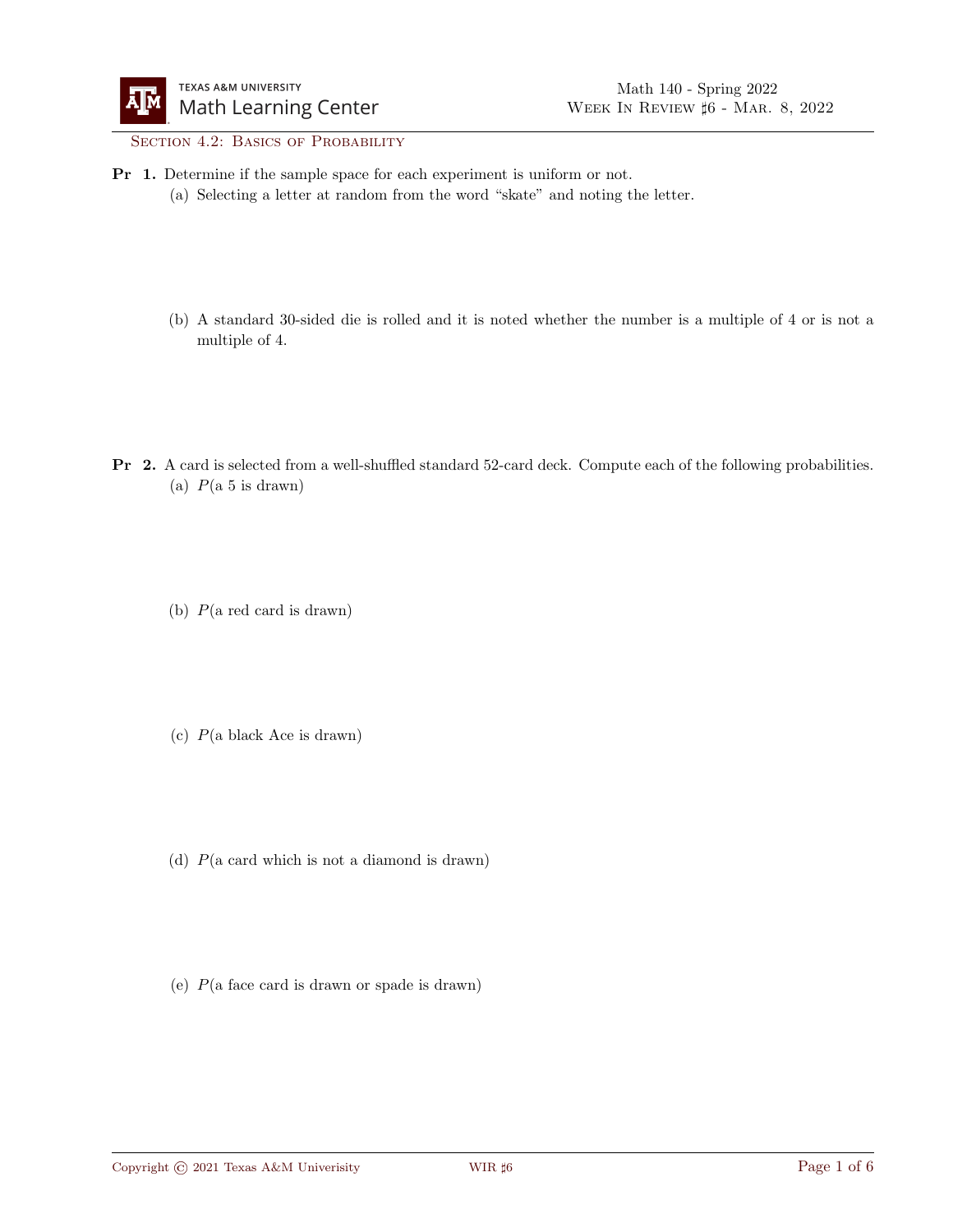- Pr 3. An experiment consists of rolling a five-sided, noting the number showing uppermost and then spinning a spinner with three equal regions (red, blue, and purple), noting the color. What is the probability that
	- (a) A 3 is rolled

(b) The spinner lands on a color other than maroon.

(c) An odd number is rolled or the spinner lands on blue.

(d) A number greater than 2 and the spinner does not land on purple.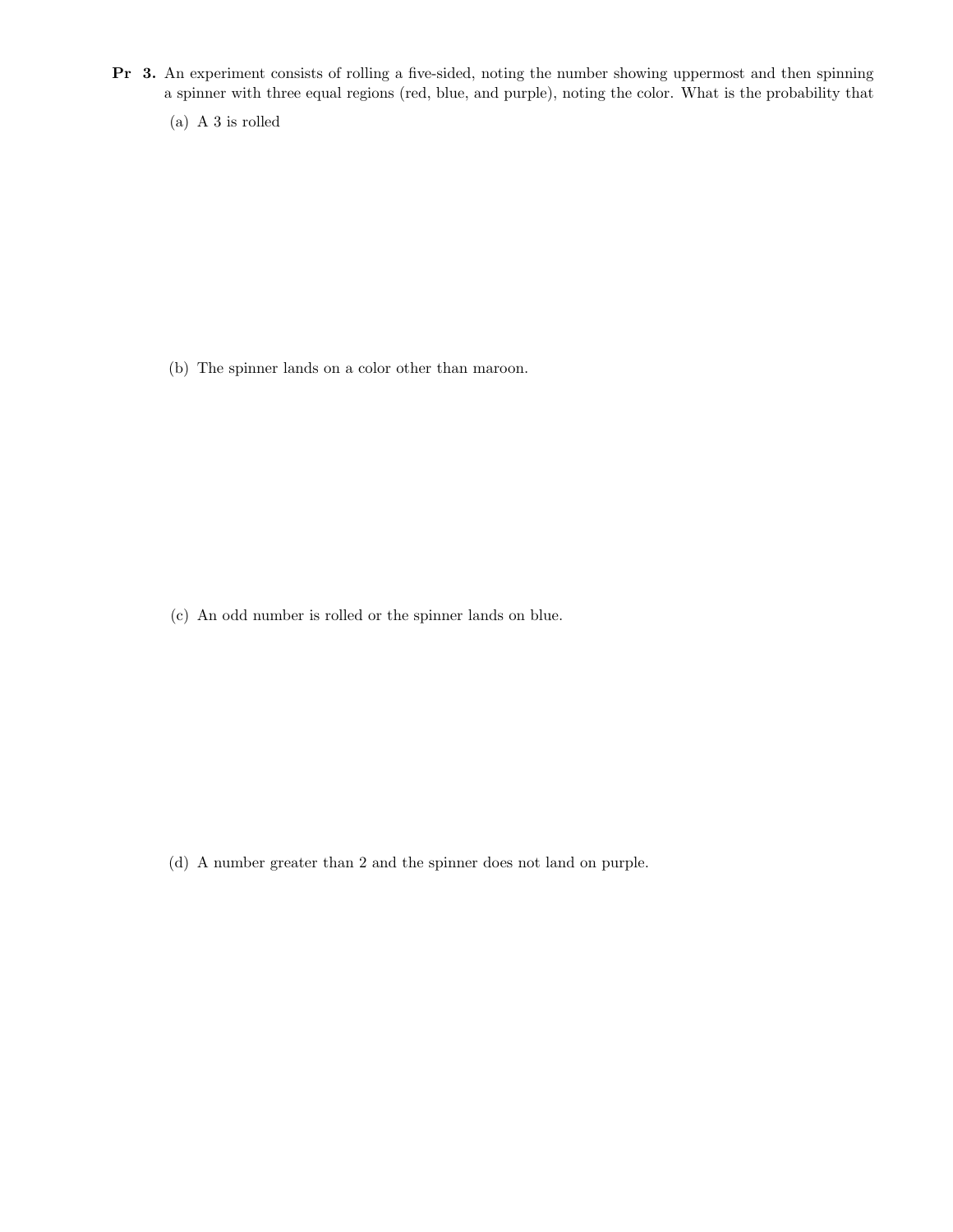Pr 4. A music store selected 1000 customers at random and surveyed them to determine a relationship between age of purchaser and monthly purchases of cds. The results are given in the table below.

|                |     |     |     |    | 4 or More | <b>Totals</b> |
|----------------|-----|-----|-----|----|-----------|---------------|
| Under 12 $(A)$ | 50  | 60  | 30  | 20 | 10        | 170           |
| $12 - 18$ (B)  | 30  | 100 | 90  | 30 | 40        | 290           |
| $19 - 25$ (C)  | 70  |     |     | 30 | 20        | 330           |
| Over $25(D)$   | 100 | 50  | 40  | 10 | 10        | 210           |
| <b>Totals</b>  | 250 | 320 | 260 | 90 | 80        | 1000          |

If a surveyed person is selected at random, compute each of the following. (a)  $P(C \cap 3)$ 

(b)  $P(A \cup 1)$ 

(c)  $P((B \cup D)^C \cap 4)$ 

Pr 5. Is the following probability distribution valid? If valid, does the distribution represent an experiment with uniform sample space?

| Outcomes    | -3         |    |    |                 |    |
|-------------|------------|----|----|-----------------|----|
| Probability | $\bar{25}$ | 25 | 25 | $\overline{25}$ | 25 |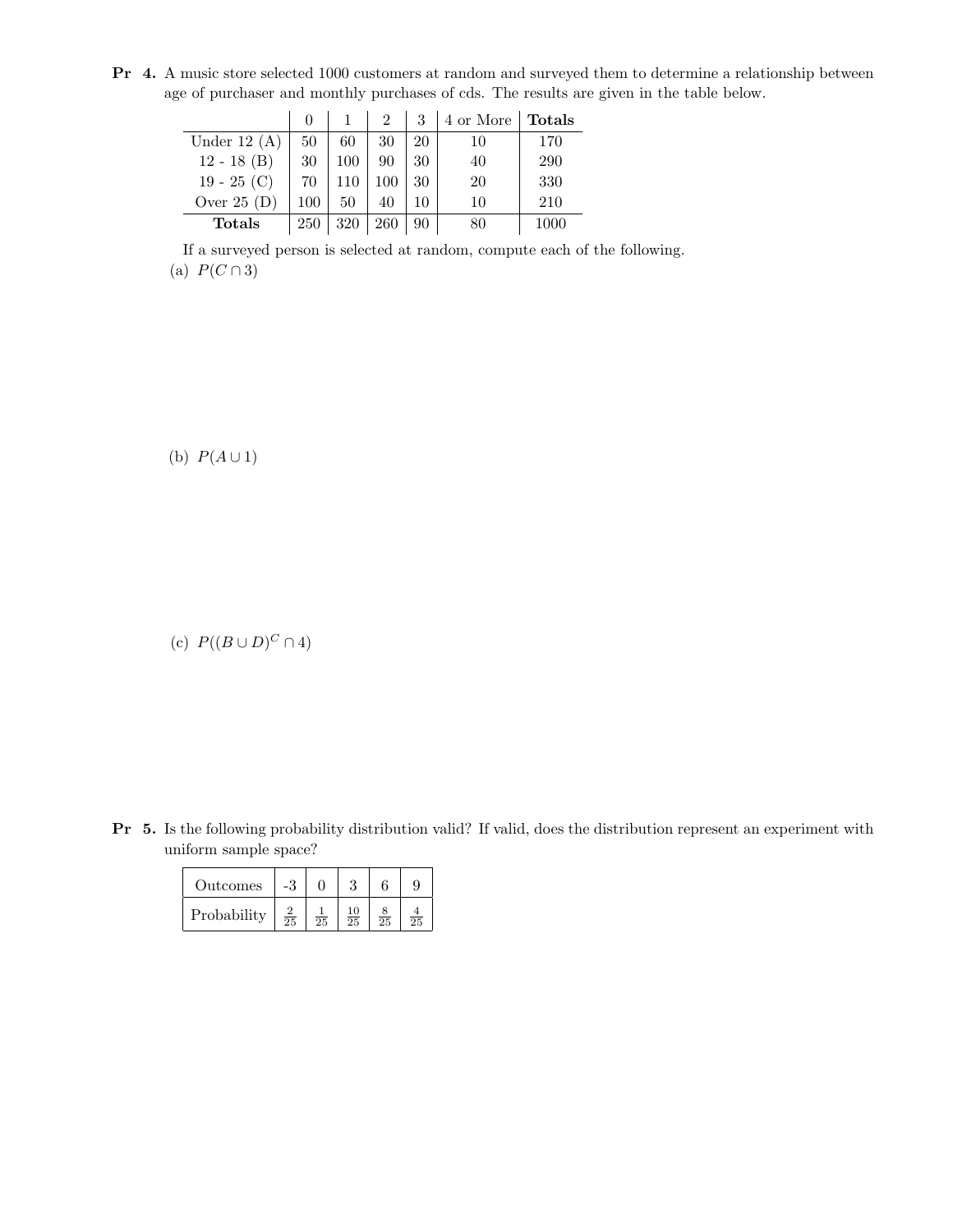## SECTION 4.3: RULES OF PROBABILITY

1. Let  $S = \{s_1, s_2, s_3, s_4\}$  be the sample space for an experiment with the distribution given below.

| Outcome     |                | $s_{2}$ | Sл |
|-------------|----------------|---------|----|
| Probability | $\frac{9}{50}$ |         |    |

Let  $A = \{s_1, s_3\}$  and  $B = \{s_1, s_4\}.$ 

(a) Fill in the missing probability in the distribution table.

Determine the following probabilities.

(b)  $P(A)$ 

(c)  $P(A \cup B)$ 

(d)  $P((A \cap B)^C)$ 

- 2. Let A and B be two events of an experiment. Suppose  $P(A) = 0.65, P(B) = 0.62$ , and  $P(A \cup B) = 0.84$ . Calculate the following probabilities:
	- (a)  $P(A^C)$

(b)  $P(A \cap B)$ 

(c)  $P(A^C \cup B^C)$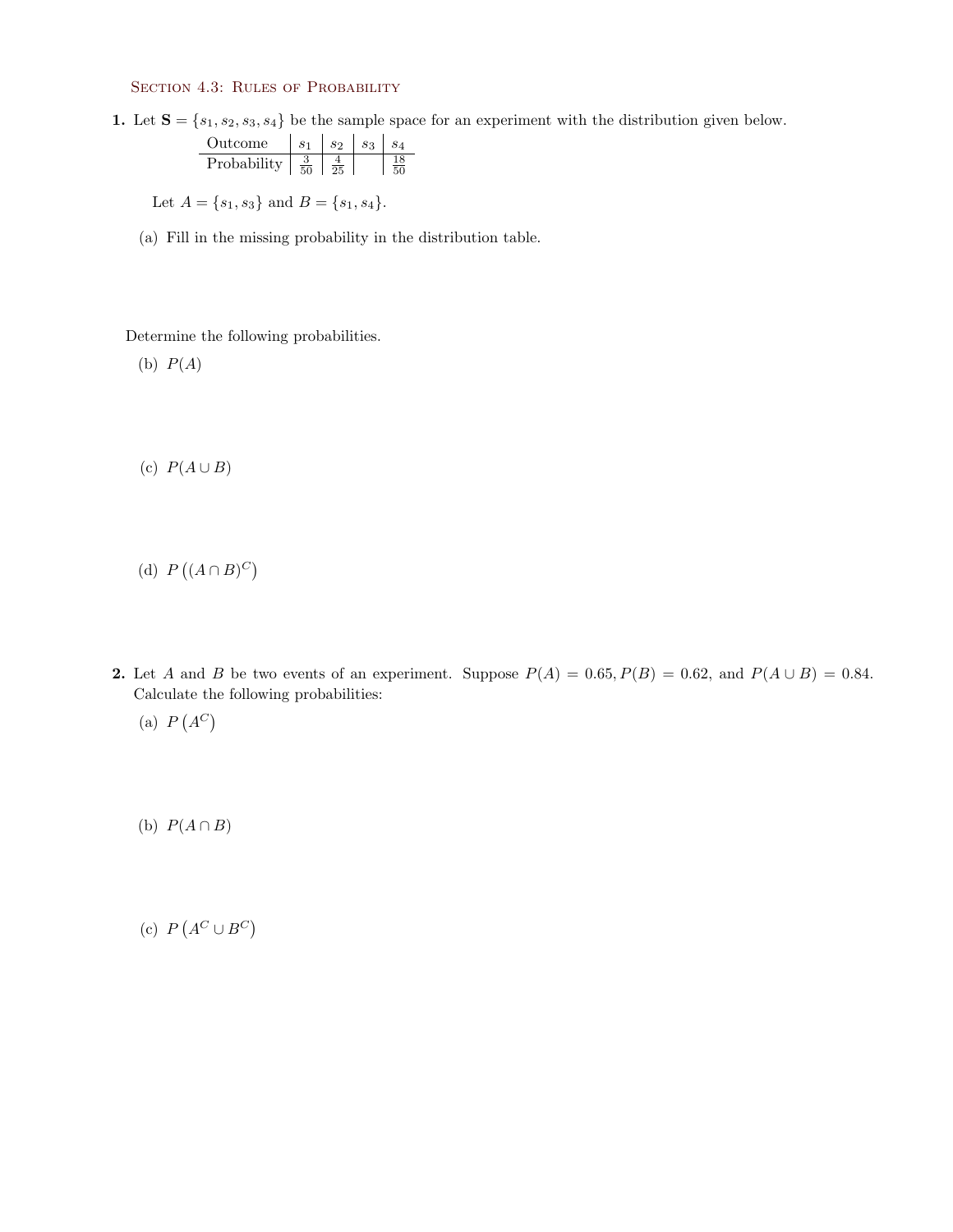## SECTION 4.4: PROBABILITY DISTRIBUTIONS

1. The probability distribution for tossing a coin three times and counting the number of tails is given below.

|               |                    |               | $\cdot$ , | 3 |
|---------------|--------------------|---------------|-----------|---|
| $\mathcal{P}$ | $\frac{1}{\sigma}$ | $\frac{9}{2}$ |           |   |

(a) Compute the probability that more than one head is tossed.

(b) Compute the probability that four heads are tossed.

(c) State the expected number of heads in an experiment where three coins are tossed.

- 2. You are going on a European vacation and decide to purchase travel insurance on your brand new luggage worth \$1500. The insurance policy will cost \$48. In the event your luggage is damaged to the point of needing duct tape, then you will receive 50% of the value of the luggage. In the event your luggage is lost or stolen, then you will receive 100% of the value of the luggage. According to airline data, the probability of your luggage being damaged and needing duct tape is 1%, while the probability your luggage is lost or stolen is  $0.8\%$ . Let X be the insurance company's net gain or loss on the policy described.
	- (a) Create a probability distribution for X.

(b) Compute the insurance company's expected profit for this policy.